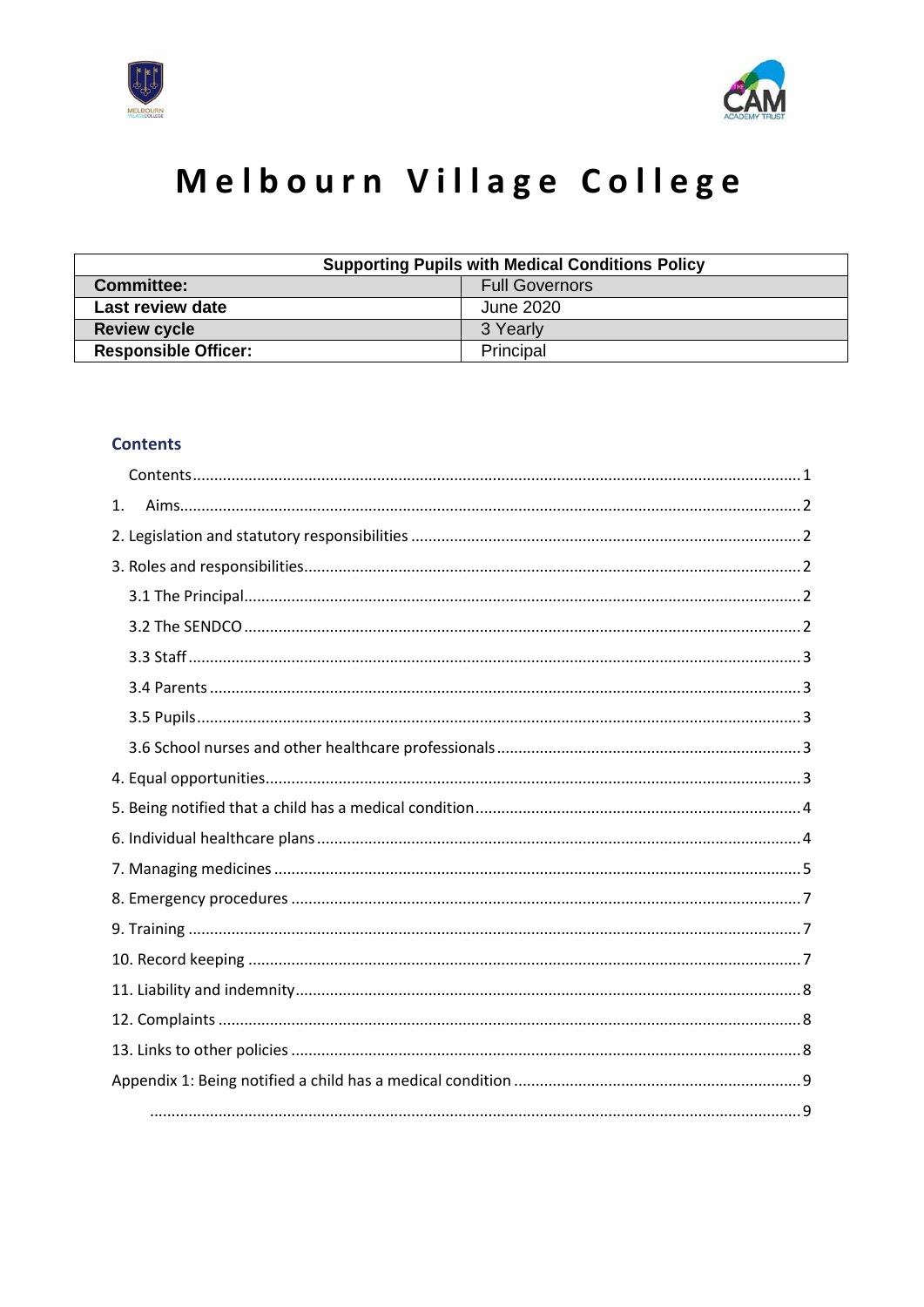



# <span id="page-1-0"></span>**1. Aims**

This policy aims to ensure that:

- Pupils, staff and parents understand how our school will support pupils with medical conditions.
- Pupils with medical conditions are properly supported to allow them to access the same education as other pupils, including school trips and sporting activities.

The Principal will implement this policy by:

- Making sure sufficient staff are suitably trained.
- Making staff aware of pupil's condition, where appropriate.
- Making sure there are cover arrangements to ensure someone is always available to support pupils with medical conditions.
- Providing supply teachers with appropriate information about the policy and relevant pupils
- Developing and monitoring individual healthcare plans (IHPs).

### <span id="page-1-1"></span>**2. Legislation and statutory responsibilities**

This policy meets the requirements under [Section 100 of the Children and Families Act 2014,](http://www.legislation.gov.uk/ukpga/2014/6/part/5/crossheading/pupils-with-medical-conditions) which places a duty on governing boards to make arrangements for supporting pupils at their school with medical conditions.

It is also based on the Department for Education's statutory guidance: [Supporting pupils at school](https://www.gov.uk/government/uploads/system/uploads/attachment_data/file/484418/supporting-pupils-at-school-with-medical-conditions.pdf)  [with medical conditions.](https://www.gov.uk/government/uploads/system/uploads/attachment_data/file/484418/supporting-pupils-at-school-with-medical-conditions.pdf)

### <span id="page-1-2"></span>**3. Roles and responsibilities**

#### <span id="page-1-3"></span>**3.1 The Governing Board**

The governing board has ultimate responsibility to make arrangements to support pupils with medical conditions. The governing board will ensure that sufficient staff have received suitable training and are competent before they are responsible for supporting children with medical conditions.

#### <span id="page-1-4"></span>**3.2 The Principal**

The Principal will

- Make sure all staff are aware of this policy and understand their role in its implementation.
- Ensure that there is a sufficient number of trained staff available to implement this policy and deliver against all individual healthcare plans (IHPs), including in contingency and emergency situations.
- Take overall responsibility for the development of IHPs.
- Make sure that school staff are appropriately insured and aware that they are insured to support pupils in this way.
- Contact the school nursing service in the case of any pupil who has a medical condition that may require support at school, but who has not yet been brought to the attention of the school nurse.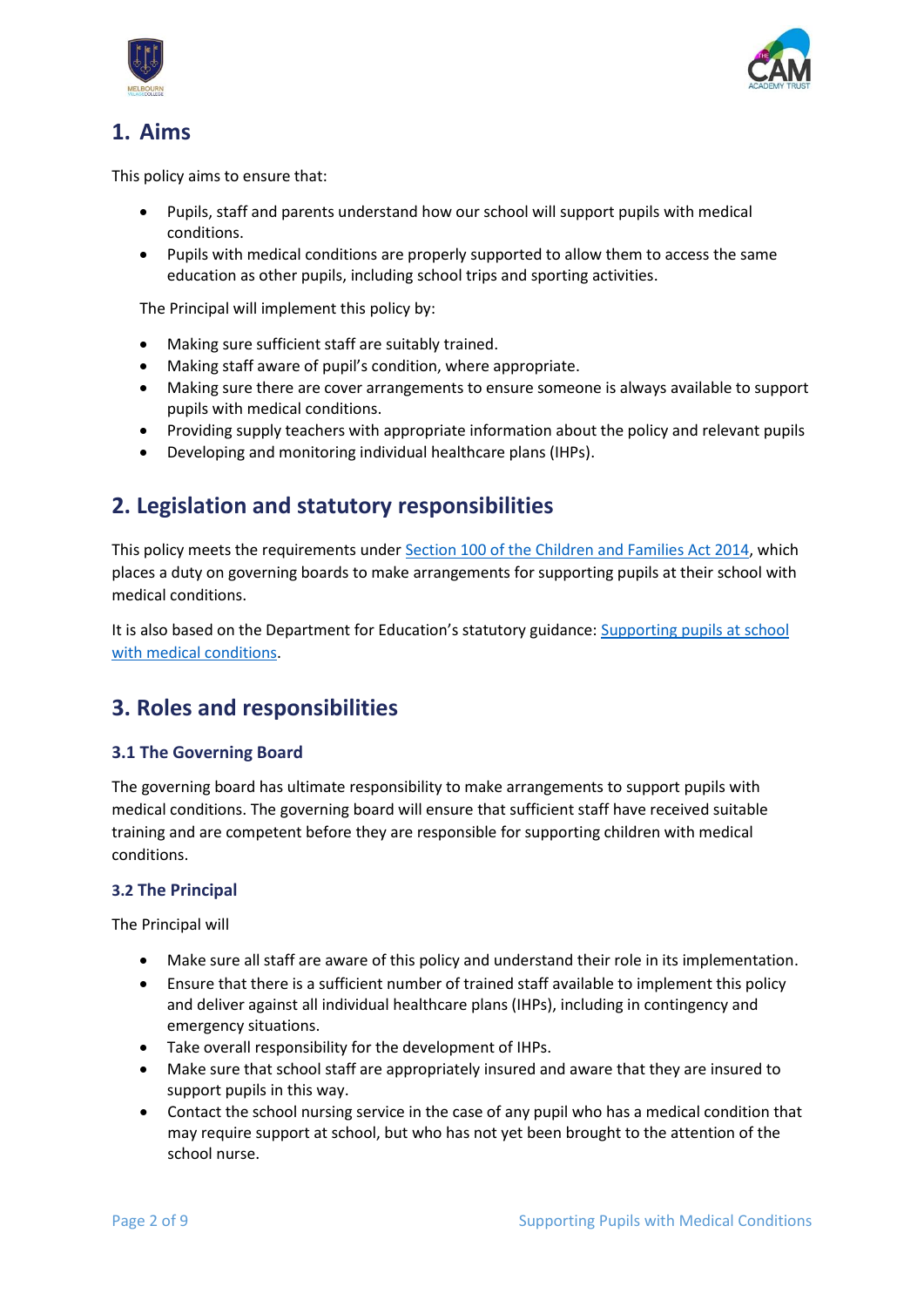



• Ensure that systems are in place for obtaining information about a child's medical needs and that this information is kept up to date.

#### <span id="page-2-0"></span>**3.3 Staff**

Supporting pupils with medical conditions during school hours is not the sole responsibility of one person. Any member of staff may be asked to provide support to pupils with medical conditions, although they will not be required to do so. This includes the administration of medicines.

Those staff who take on the responsibility to support pupils with medical conditions will receive sufficient and suitable training and will achieve the necessary level of competency before doing so.

Teachers will take into account the needs of pupils with medical conditions that they teach. All staff will know what to do and respond accordingly when they become aware that a pupil with a medical condition needs help.

#### <span id="page-2-1"></span>**3.4 Parents**

Parents will:

- Provide the school with sufficient and up-to-date information about their child's medical needs.
- Be involved in the development and review of their child's IHP and may be involved in its drafting.
- Carry out any action they have agreed to as part of the implementation of the IHP e.g. provide medicines and equipment.

#### <span id="page-2-2"></span>**3.5 Pupils**

Pupils with medical conditions will often be best placed to provide information about how their condition affects them. Pupils should be fully involved in discussions about their medical support needs and contribute as much as possible to the development of their IHPs. They are also expected to comply with their IHPs.

#### <span id="page-2-3"></span>**3.6 School nurses and other healthcare professionals**

Our school nursing service will notify the school when a pupil has been identified as having a medical condition that will require support in school. This will be before the pupil starts school, wherever possible.

Healthcare professionals, such as GPs and paediatricians, will liaise with the school nurses and notify them of any pupils identified as having a medical condition.

### <span id="page-2-4"></span>**4**. **Equal opportunities**

Our school is clear about the need to actively support pupils with medical conditions to participate in school trips and visits, or in sporting activities, and not prevent them from doing so.

The school will consider what reasonable adjustments need to be made to enable these pupils to participate fully and safely on school trips, visits and sporting activities.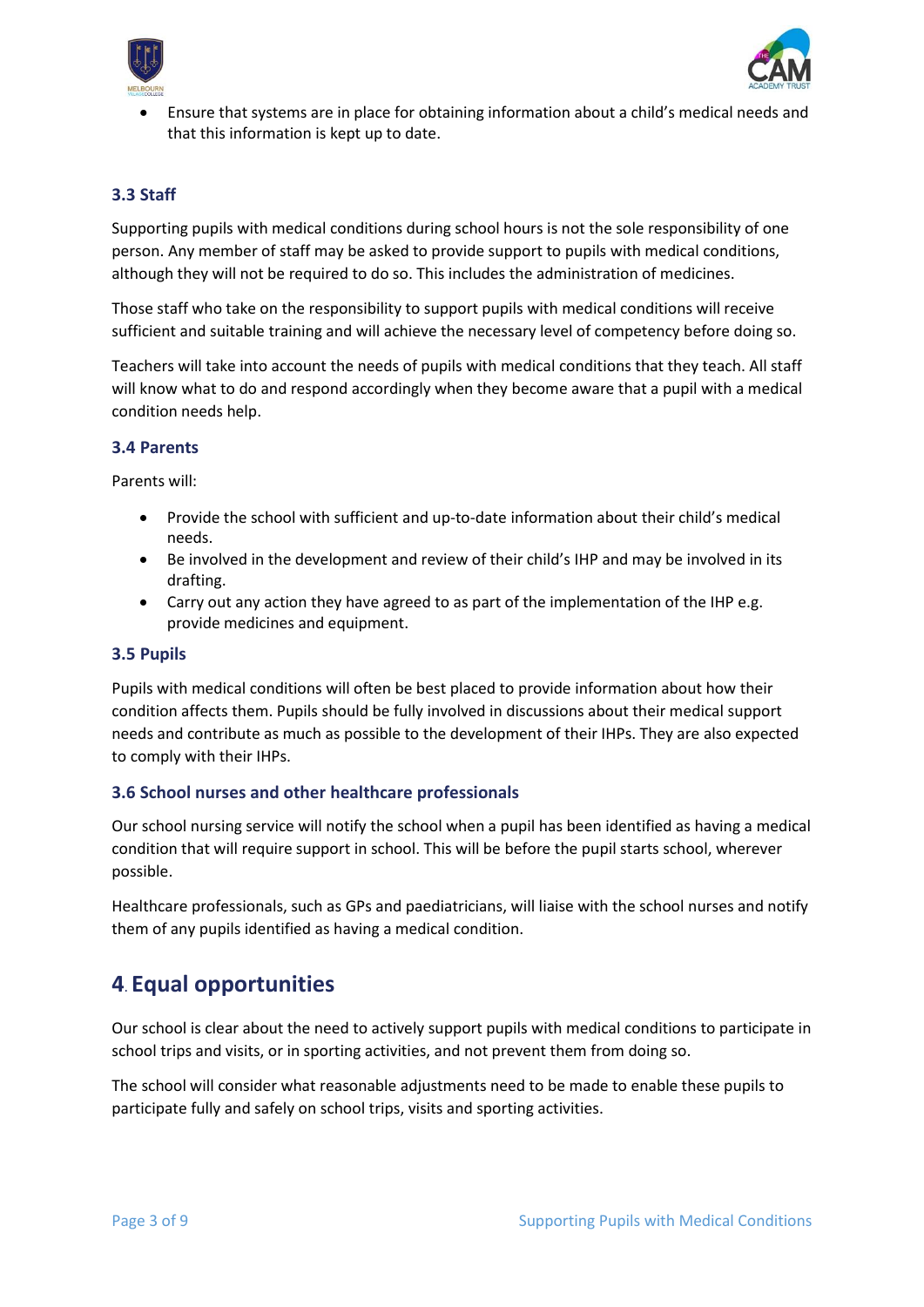



Risk assessments will be carried out so that planning arrangements take account of any steps needed to ensure that pupils with medical conditions are included. In doing so, pupils, their parents and any relevant healthcare professionals will be consulted.

### <span id="page-3-0"></span>**5. Being notified that a child has a medical condition**

When the school is notified that a pupil has a medical condition, the process outlined in Appendix 1 will be followed to decide whether the pupil requires an IHP.

The school will make every effort to ensure that arrangements are put into place within 2 weeks, or by the beginning of the relevant term for pupils who are new to our school.

# <span id="page-3-1"></span>**6. Individual healthcare plans**

The Principal has overall responsibility for the development of IHPs for pupils with medical conditions.

Plans will be reviewed at least annually, or earlier if there is evidence that the pupil's needs have changed.

Plans will be developed with the pupil's best interests in mind and will set out:

- What needs to be done
- When
- By whom

Not all pupils with a medical condition will require an IHP. It will be agreed with a healthcare professional and the parents when an IHP would be inappropriate or disproportionate. This will be based on evidence. If there is not a consensus, the Principal will make the final decision.

Plans will be drawn up in partnership with the school, parents and a relevant healthcare professional, such as the school nurse, specialist or a paediatrician, who can best advise on the pupil's specific needs. The pupil will be involved wherever appropriate.

IHPs will be linked to, or become part of, any statement of special educational needs (SEN) or education, health and care (EHC) plan. If a pupil has SEN but does not have a statement or EHC plan, the SEN will be mentioned in the IHP.

The level of detail in the plan will depend on the complexity of the child's condition and how much support is needed. The Principal will consider the following when deciding what information to record on IHPs:

- The medical condition, its triggers, signs, symptoms and treatments.
- The pupil's resulting needs, including medication (dose, side effects and storage) and other treatments, time, facilities, equipment, testing, access to food and drink where this is used to manage their condition, dietary requirements and environmental issues, e.g. crowded corridors, travel time between lessons.
- Specific support for the pupil's educational, social and emotional needs. For example, how absences will be managed, requirements for extra time to complete exams, use of rest periods or additional support in catching up with lessons, counselling sessions.
- The level of support needed, including in emergencies. If a pupil is self-managing their medication, this will be clearly stated with appropriate arrangements for monitoring.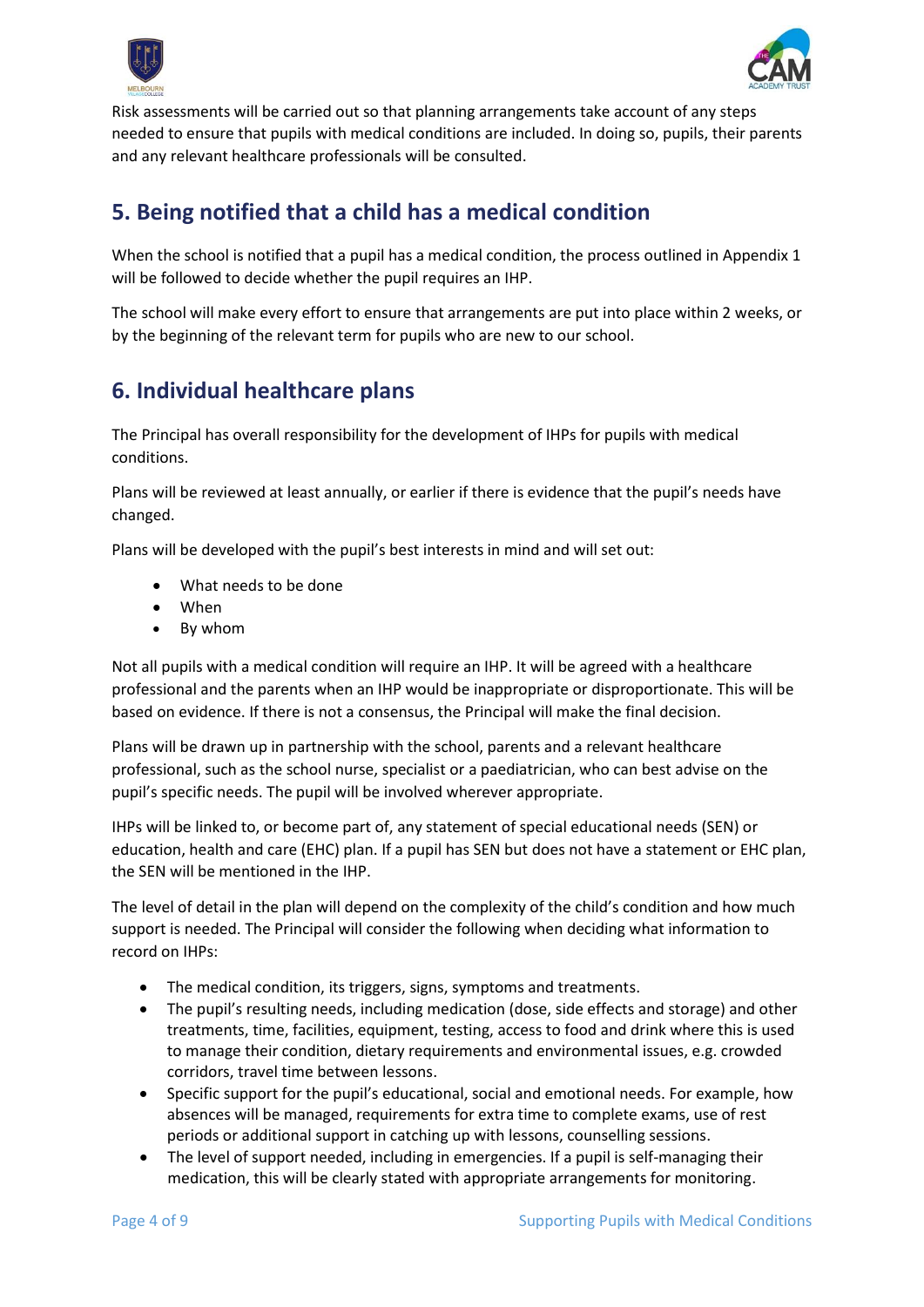



- Who will provide this support, their training needs, expectations of their role and confirmation of proficiency to provide support for the pupil's medical condition from a healthcare professional, and cover arrangements for when they are unavailable?
- Who in the school needs to be aware of the pupil's condition and the support required?
- Arrangements for written permission from parents and the principal for medication to be administered by a member of staff or self-administered by the pupil during school hours.
- Separate arrangements or procedures required for school trips or other school activities outside of the normal school timetable that will ensure the pupil can participate, e.g. risk assessments.
- Where confidentiality issues are raised by the parent/pupil, the designated individuals to be entrusted with information about the pupil's condition.
- What to do in an emergency, including who to contact, and contingency arrangements.

### <span id="page-4-0"></span>**7. Managing medicines**

Prescription and non-prescription medicines will only be administered at school:

- When it would be detrimental to the pupil's health or school attendance not to do so **and**
- Where we have parents' written consent

#### **The only exception to this is where the medicine has been prescribed to the pupil without the knowledge of the parents.**

We would encourage parents to ask the prescriber to consider the use of medicines that only need to be taken outside school. If medication were required three times a day, it could be taken before school, after school and before bedtime to obviate the need to bring medicines into school.

Staff are able to administer paracetamol and ibuprofen, however the school will not administer ibuprofen to any child suffering with asthma and pupils under 16 will not be given medicine containing aspirin unless prescribed by a doctor.

Anyone giving a pupil any medication (for example, for pain relief) will first check maximum dosages and when the previous dosage was taken. Parents will always be informed.

The school will only accept prescribed medicines that are:

- In-date
- Labelled
- Provided in the original container, as dispensed by the pharmacist, and include instructions for administration, dosage and storage

The school will accept insulin that is inside an insulin pen or pump rather than its original container, but it must be in date.

Parent/Carers should also ensure that the medication is in date, it is not the school's responsibility to notify parents if medication has gone out of date. Parent/Carers should also ensure there is an adequate supply of medication for their child whilst at school.

Medicines will be returned to parents to arrange for safe disposal when no longer required.

Students with the following conditions may carry their own medication upon written consent: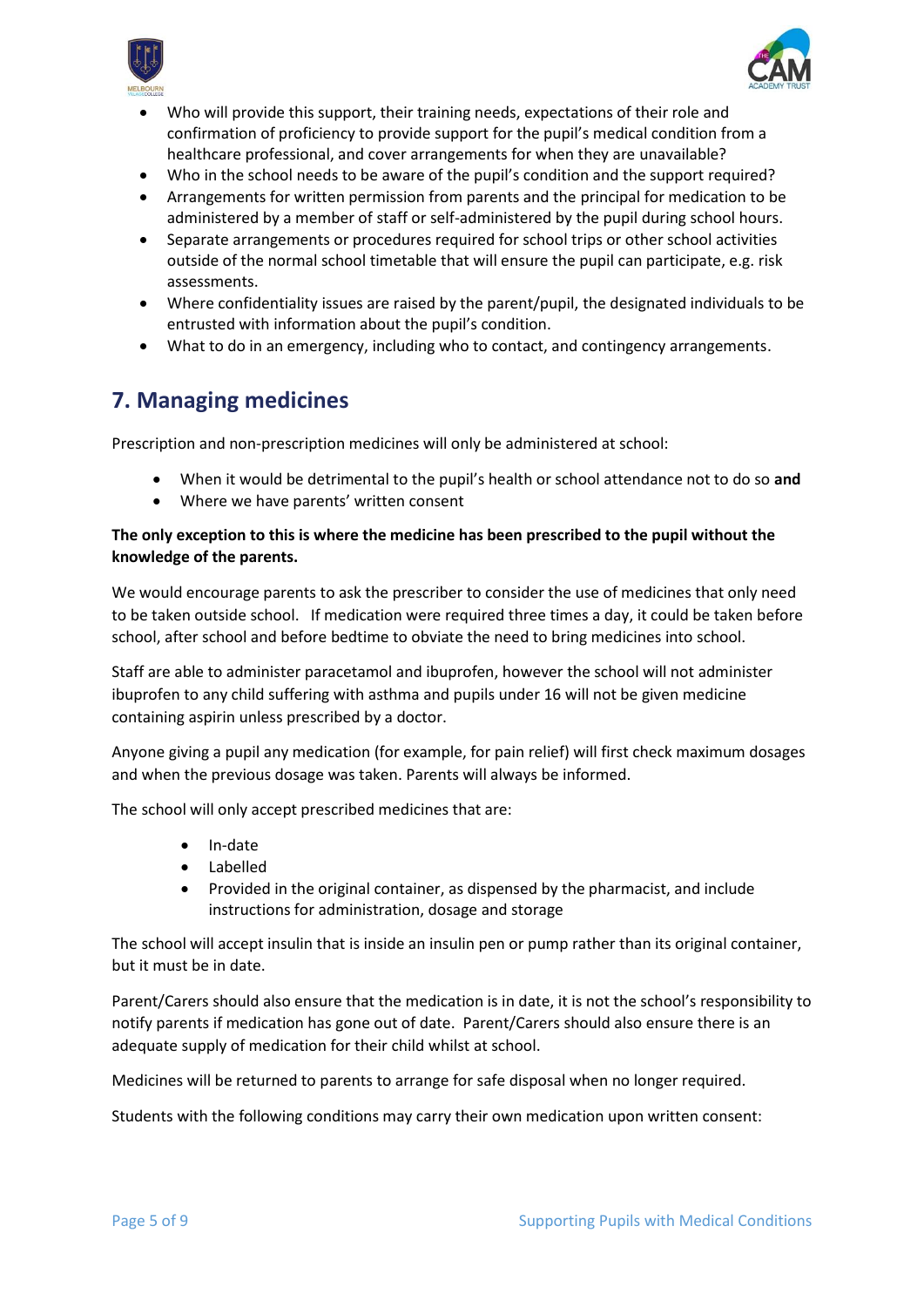



- allergy causing anaphylaxis
- asthma
- diabetes
- Migraine (may depend on the type of medication)

Other than these recognised conditions below students are **NOT** allowed to carry their own medication.

For other recognised diagnosed medical conditions there is provision for medication to be stored in school.

All medicines will be stored safely. Pupils will be informed where their medicines are at all times and be able to access them via the first aider on duty immediately. Medicines and devices such as asthma inhalers, blood glucose testing meters and adrenaline pens will always be readily available to pupils and not locked away.

#### **7.1 Controlled Drugs**

[Controlled drugs](http://www.nhs.uk/chq/Pages/1391.aspx?CategoryID=73) are prescription medicines that are controlled under the [Misuse of Drugs](http://www.legislation.gov.uk/uksi/2001/3998/schedule/1/made)  [Regulations 2001](http://www.legislation.gov.uk/uksi/2001/3998/schedule/1/made) and subsequent amendments, such as morphine or methadone.

Controlled drugs are kept in a secure cupboard in the school office reception and only named staff have access. They should be easily accessible in an emergency and a record of any doses used and the amount held will be kept.

#### **7.2 Pupils managing their own needs**

Pupils who are competent will be encouraged to take responsibility for managing their own medicines and procedures. This will be discussed with parents and it will be reflected in their IHPs.

Pupils will be allowed to carry their own medicines and relevant devices wherever possible. Staff will not force a pupil to take a medicine or carry out a necessary procedure if they refuse but will follow the procedure agreed in the IHP and inform parents so that an alternative option can be considered, if necessary.

#### **7.3 Unacceptable practice**

School staff should use their discretion and judge each case individually with reference to the pupil's IHP, but it is generally not acceptable to:

- Prevent pupils from easily accessing their inhalers and medication, and administering their medication when and where necessary
- Assume that every pupil with the same condition requires the same treatment
- Ignore the views of the pupil or their parents
- Ignore medical evidence or opinion (although this may be challenged)
- Send children with medical conditions home frequently for reasons associated with their medical condition or prevent them from staying for normal school activities, including lunch, unless this is specified in their IHPs
- If the pupil becomes ill, send them to the school office or medical room unaccompanied or with someone unsuitable
- Penalise pupils for their attendance record if their absences are related to their medical condition, e.g. hospital appointments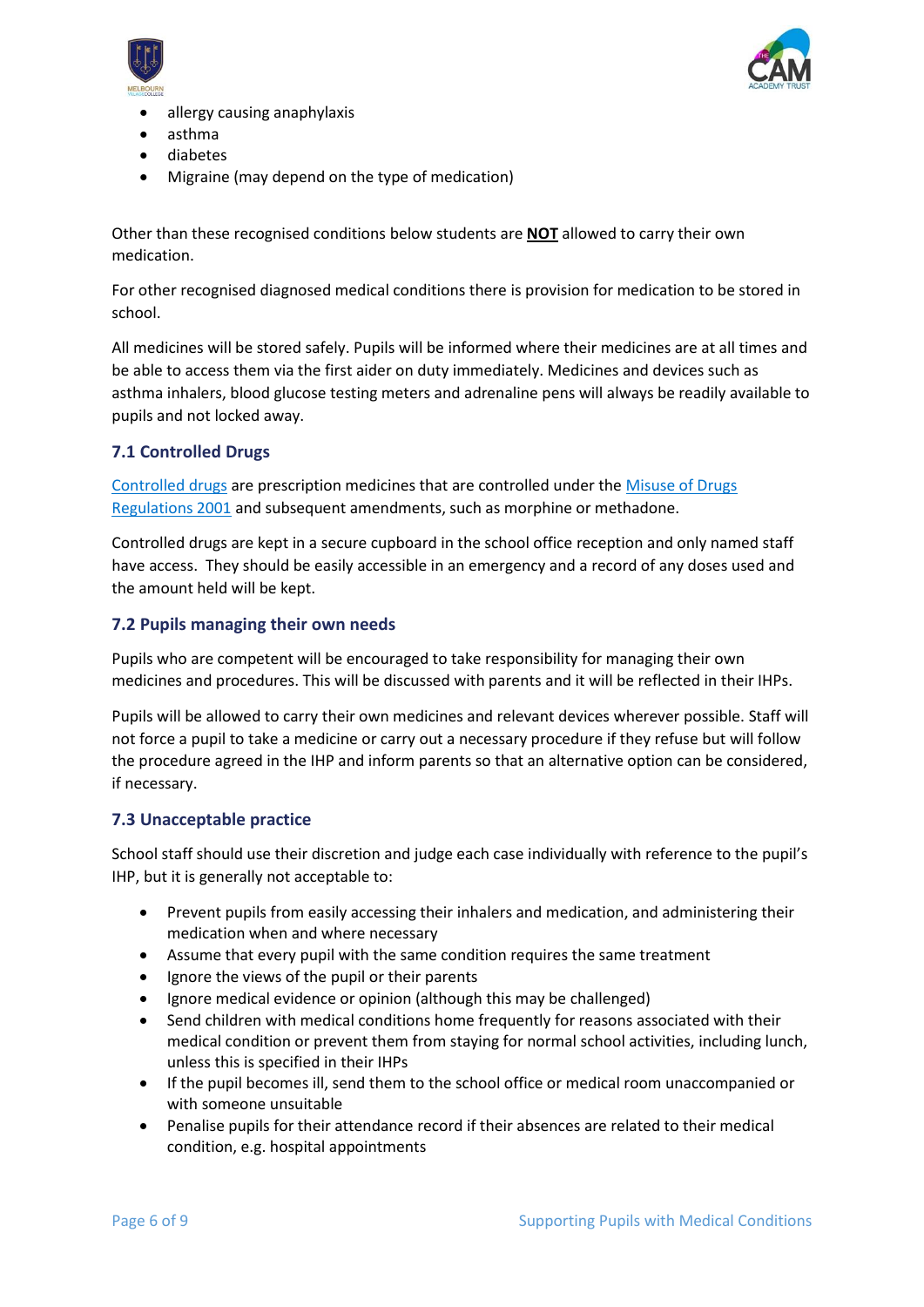



- Prevent pupils from drinking, eating or taking toilet or other breaks whenever they need to in order to manage their medical condition effectively
- Require parents, or otherwise make them feel obliged, to attend school to administer medication or provide medical support to their pupil, including with toileting issues. No parent should have to give up working because the school is failing to support their child's medical needs
- Prevent pupils from participating, or create unnecessary barriers to pupils participating in any aspect of school life, including school trips, e.g. by requiring parents to accompany their child
- Administer, or ask pupils to administer, medicine in school toilets

### <span id="page-6-0"></span>**8. Emergency procedures**

Staff will follow the school's normal emergency procedures (for example, calling 999). All pupils' IHPs will clearly set out what constitutes an emergency and will explain what to do.

If a pupil needs to be taken to hospital, staff will stay with the pupil until the parent arrives, or accompany the pupil to hospital by ambulance.

### <span id="page-6-1"></span>**9. Training**

Staff who are responsible for supporting pupils with medical needs will receive suitable and sufficient training to do so.

The training will be identified during the development or review of IHPs. Staff who provide support to pupils with medical conditions will be included in meetings where this is discussed.

The relevant healthcare professionals will lead on identifying the type and level of training required and will agree this with the Principal. Training will be kept up to date.

Training will:

- Be sufficient to ensure that staff are competent and have confidence in their ability to support the pupils
- Fulfil the requirements in the IHPs
- Help staff to have an understanding of the specific medical conditions they are being asked to deal with, their implications and preventative measures

Healthcare professionals will provide confirmation of the proficiency of staff in a medical procedure, or in providing medication.

All staff will receive training so that they are aware of this policy and understand their role in implementing it, for example, with preventative and emergency measures so they can recognise and act quickly when a problem occurs. This will be provided for new staff during their induction.

### <span id="page-6-2"></span>**10. Record keeping**

The Principal will ensure that written records are kept of all medicine administered to pupils. Parents will be informed, where appropriate, if their child has been unwell at school

IHPs are kept in a readily accessible place which all staff are aware of.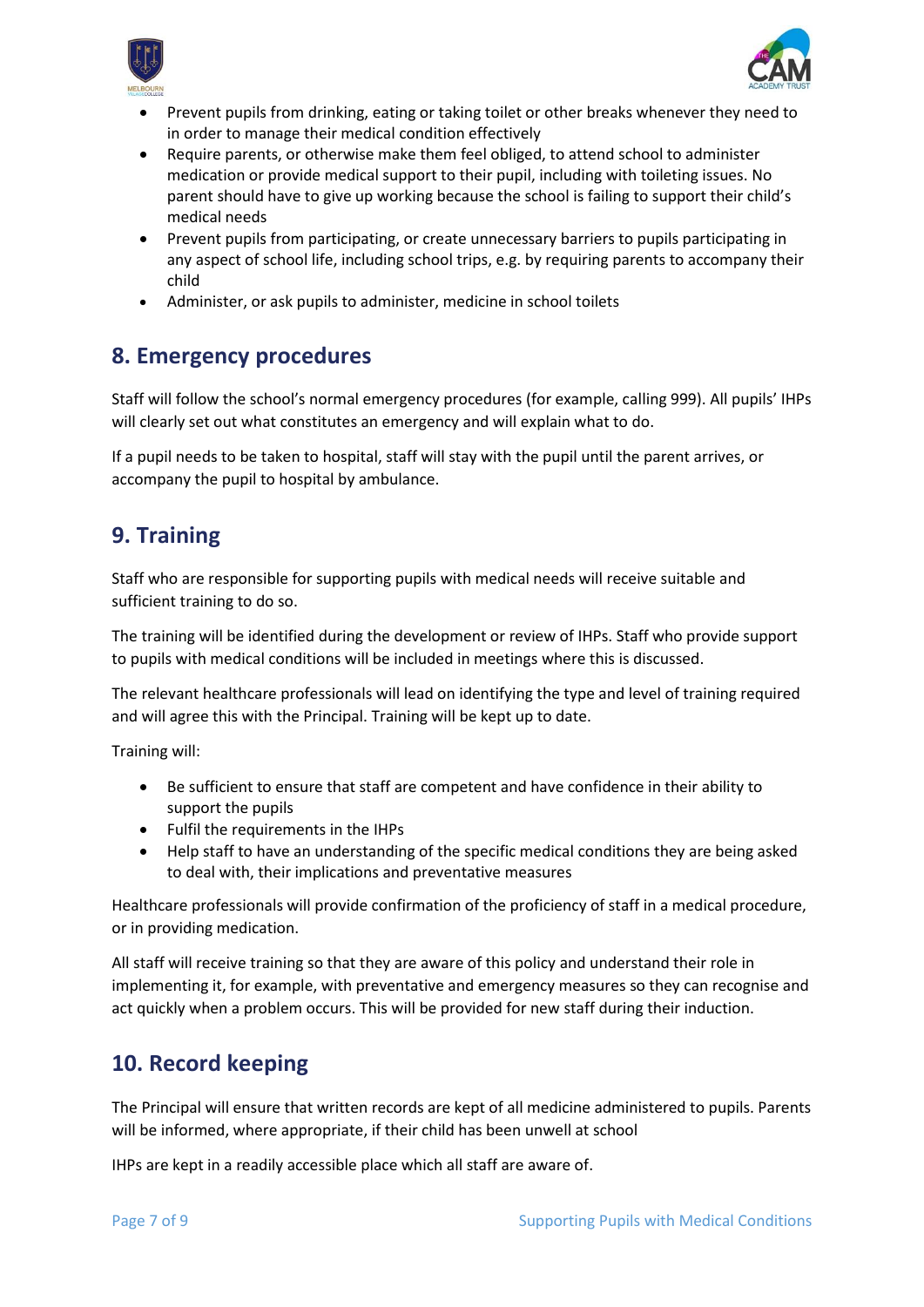



# <span id="page-7-0"></span>**11. Liability and indemnity**

The governing board will ensure that the appropriate level of insurance is in place and appropriately reflects the school's level of risk.

The details of the school's insurance policy are:

A member of the Department for Education's risk protection arrangement (PPA).

### <span id="page-7-1"></span>**12. Complaints**

Parents with a complaint about their child's medical condition should discuss these directly with the Principal in the first instance. If the Principal cannot resolve the matter, they will direct parents to the school's complaints procedure.

### <span id="page-7-2"></span>**13. Links to other policies**

This policy links to the following policies:

- Accessibility plan
- Complaints
- Equality and Diversity
- First aid
- Health and safety
- Safeguarding
- Special Educational Needs